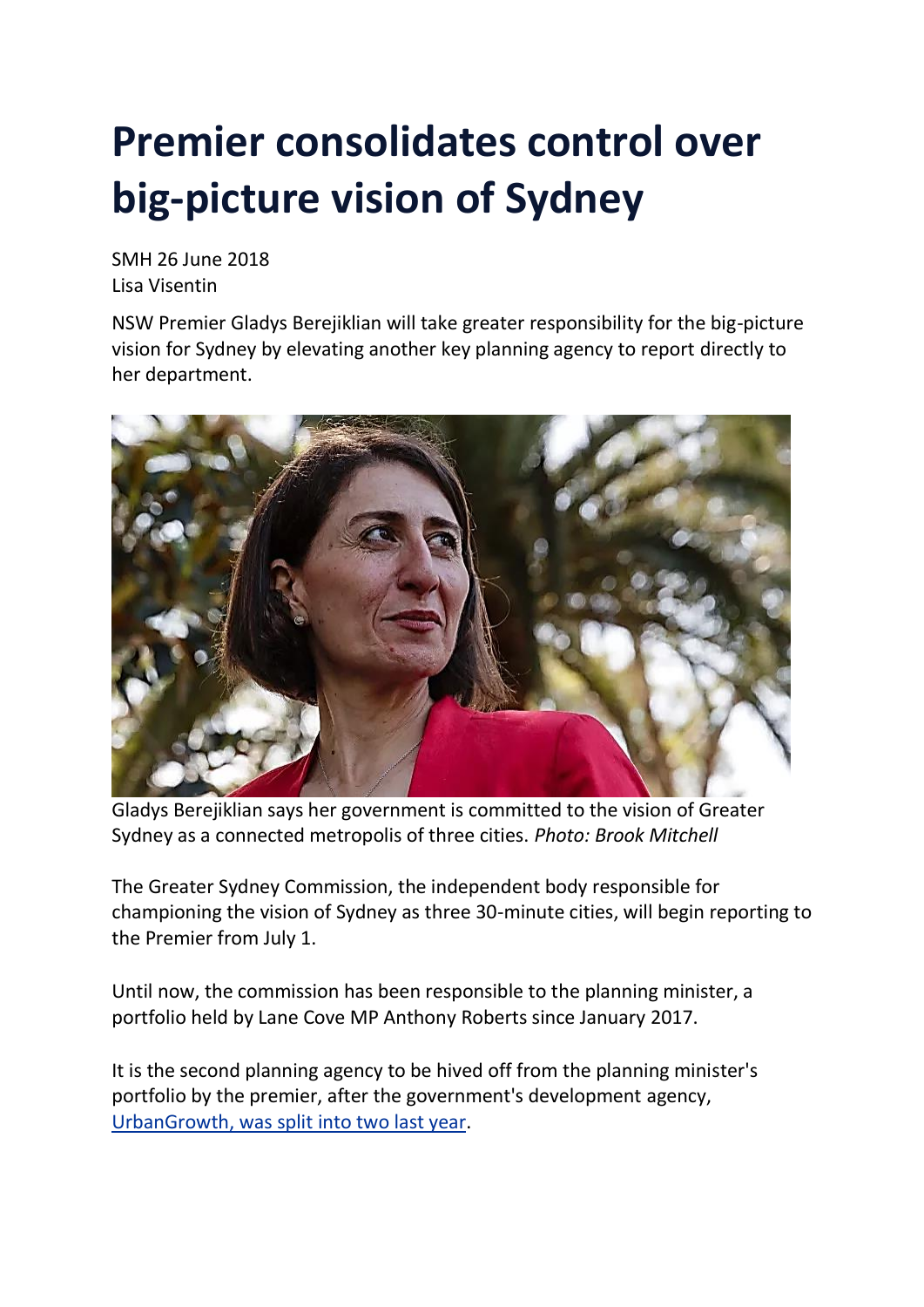Ms Berejiklian said the restructure reflected her government's priority of implementing the commission's three-city strategy, which includes planning for an emerging "aerotropolis" around the forthcoming western Sydney Airport.

"We are turning the vision of Greater Sydney as a connected metropolis of three cities into a reality," Ms Berejiklian said.

"Reporting directly to the premier will ensure the commission is front and centre of government decision-making."

The move also further consolidates Ms Berejiklian's control over one of the most contentious areas of government policy – planning for rampant growth across Sydney over the coming decades, while managing an electorate [increasingly](https://www.smh.com.au/business/companies/sydneysiders-in-revolt-over-development-as-two-thirds-declare-the-city-is-full-20171008-gywl1c.html) hostile to perceived [overdevelopment](https://www.smh.com.au/business/companies/sydneysiders-in-revolt-over-development-as-two-thirds-declare-the-city-is-full-20171008-gywl1c.html) and congestion.

Led by chief commissioner Lucy Turnbull, the commission has spearheaded a [40](https://www.smh.com.au/national/nsw/lucy-turnbull-unveils-plan-for-three-sydneys-20171022-gz5un4.html) year vision to decentralise Sydney into three, [interconnected](https://www.smh.com.au/national/nsw/lucy-turnbull-unveils-plan-for-three-sydneys-20171022-gz5un4.html) cities – a harbourside city in the east, a central river city pivoting around Parramatta, and parkland city west of the M7 which would centre on the second airport.

Ms Turnbull welcomed the move, describing it as a "natural evolution for the commission."

"By reporting to the premier we will effectively collaborate across government agencies and ensure the government's vision becomes a reality."

As part of its strategy, the commission has mandated that Sydney councils find a way to provide almost 200,000 more dwellings by 2021 in order to maintain pace with the estimated need of 725,000 extra dwellings in Sydney over the next 20 years.

It has divided Sydney five districts – East, Central, West, North and South – and drafted separate strategies for each district, with tailored planning and development priorities.

By assigning every Sydney council five-year housing targets, the district plans give shape to size and growth of local government areas, with western Sydney expected to bear the brunt of the growth.

For example, the central city district, which pivots around the Parramatta and Blacktown centres, is expected to absorb the largest number of new homes with a